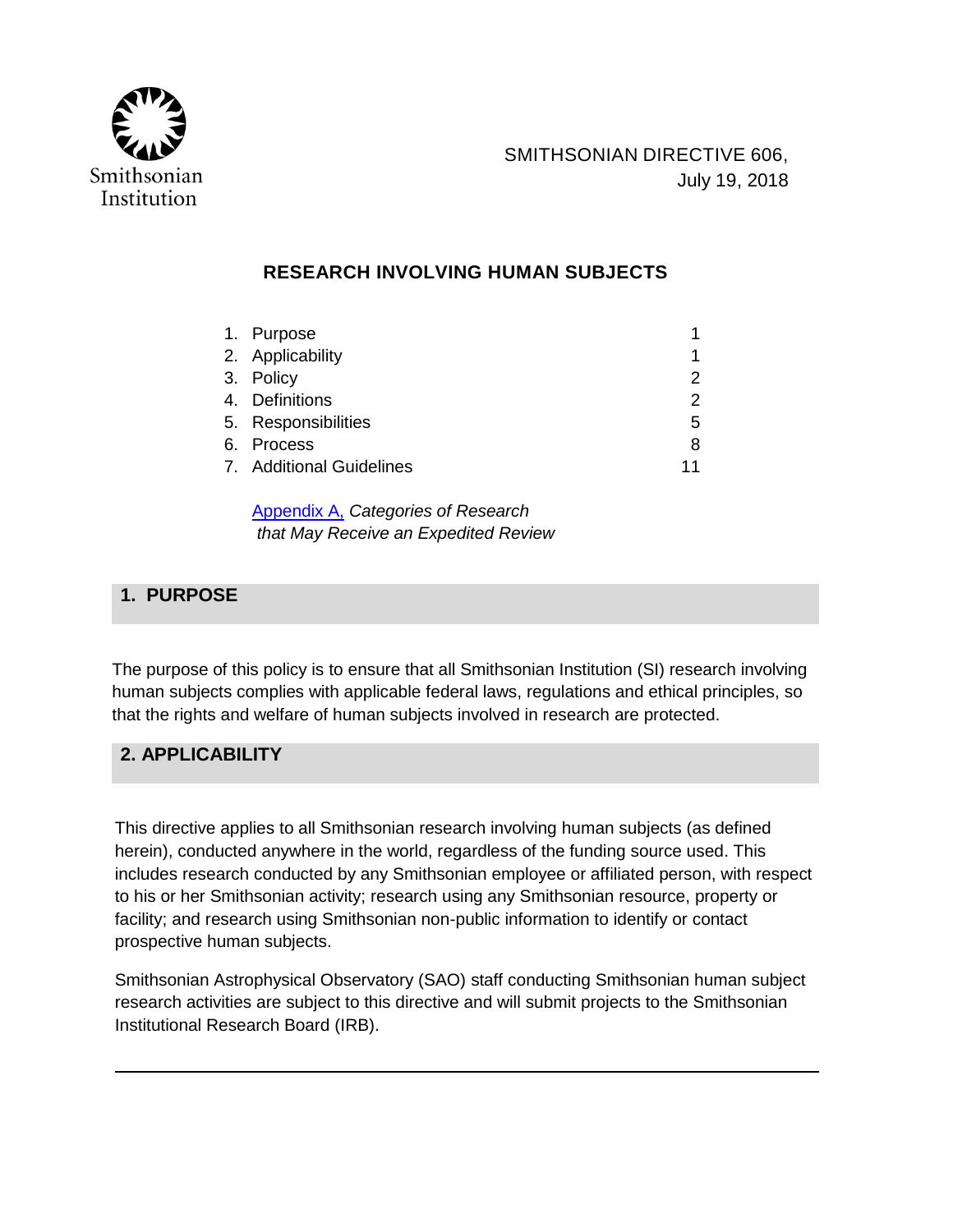# **3. POLICY**

The Smithsonian acknowledges and accepts responsibility to minimize risks to human research subjects and ensure that their participation is based on informed consent. To fulfill this responsibility, all individuals engaged in research involving human subjects must understand their individual and collective responsibilities for compliance with this policy and any applicable federal, state, or local, laws or regulations, and institutional policies pertaining to human subjects.

To the extent applicable, the Smithsonian Institution will comply with the Federal Policy for the Protection of Human Subjects, also known as the Common Rule (*Code of Federal Regulations* [CFR] Title 45 Part 46 — Protection of Human Subjects), which is available on the Internet at [https://www.hhs.gov/ohrp/regulations-and-policy/regulations/finalized](https://www.hhs.gov/ohrp/regulations-and-policy/regulations/finalized-revisions-common-rule/index.html)[revisions-common-rule/index.html.](https://www.hhs.gov/ohrp/regulations-and-policy/regulations/finalized-revisions-common-rule/index.html)

The Smithsonian Institution is guided by the ethical principles set forth in the report of the National Commission for the Protection of Human Subjects of Biomedical and Behavioral Research, entitled: *Ethical Principles and Guidelines for the Protection of Human Subjects of Research* (i.e., the *"Belmont Report"*), which is available at [http://www.hhs.gov/ohrp/humansubjects/guidance/belmont.html.](http://www.hhs.gov/ohrp/humansubjects/guidance/belmont.html)

Investigators also should follow the codes of ethics applicable to their particular disciplines. Investigators are responsible for ensuring that the rights and welfare of human subjects participating in Smithsonian activities are protected, whether or not those activities are formally defined as research under this policy directive.

Research with human subjects proposed for Smithsonian premises, or using Smithsonian visitors as potential subjects, may be conducted only by Smithsonian employees or Smithsonian affiliated persons. Research with visitors as potential subjects proposed by Smithsonian affiliated persons may be approved only when the project is found by the sponsoring unit and the IRB to be compatible with the Smithsonian mission and objectives.

### **4. DEFINITIONS**

*Human Subject* — A living individual about whom an investigator conducting research (i) obtains information or biospecimens through intervention or interaction with the individual, and uses, studies, or analyzes the information or biospecimens; or (ii) obtains, uses, studies, analyzes, or generates identifiable private information or identifiable biospecimens.

A living individual is a human subject when an investigator conducting research obtains data, whether identifiable or not, through intervention or interaction, or obtains or uses identifiable data, without interacting with subjects.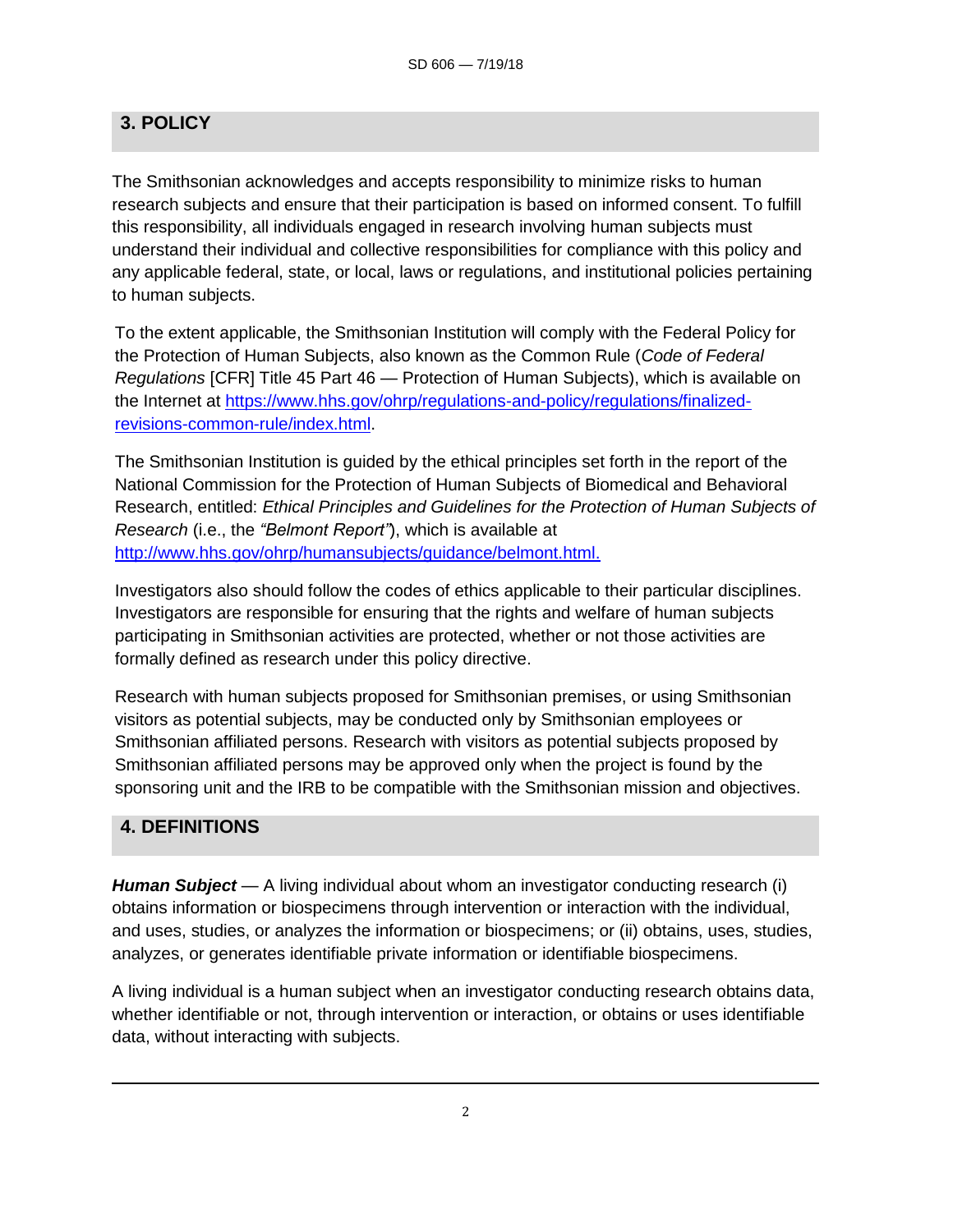## **4. DEFINITIONS (continued)**

*Research* — A systematic investigation, including research development, testing and evaluation, designed to develop or contribute to generalized knowledge.

Research includes such activities as the measuring, taking or testing of a subject's bodily tissue, psychological testing, formal interviews, focus groups, questionnaires, interactive or non-interactive observations of public behavior that obtain personally identifiable information, including the use of either electronic or visual tracking, and related activities that produce a body of study data, with the intent to draw statistically, quantitatively or qualitatively based conclusions.

For the purpose of this directive, research *does not* include:

- interviews used to provide quotes or illustrative statements, such as those used in journalism;
- collections of oral histories and cultural expressions (e.g., stories, songs, customs and traditions and accounts thereof) to document specific historical events or the experience of individuals without intent to draw conclusions or generalizations;
- gathering of information from a person to elucidate a particular item(s) in a museum collection;
- gathering of information from a person to assess suitability for and/or to supplement a public program, publication, exhibition, or cultural performance;
- interview procedures, focus groups, questionnaires, interactive or non-interactive observations of public behavior that obtain personally identifiable information, using either electronic or visual tracking, that are conducted **for Smithsonian internal purposes only**, the results of which will not be published or presented in a public setting (e.g., at conferences or professional meetings).

*Assurance of Protection for Human Subjects or Federal Wide Assurance (FWA)* — A written agreement, submitted by an institution conducting research involving human subjects, that ensures such research will comply with all federal standards for the protection of human research subjects.

*Institutional Review Board (IRB)* — An appropriately constituted group formally designated by the Secretary to review, monitor, and approve any research involving human subjects. This board consists of at least five members with varying backgrounds to evaluate research in terms of institutional commitments and regulations, applicable law, and standards of professional conduct and practice.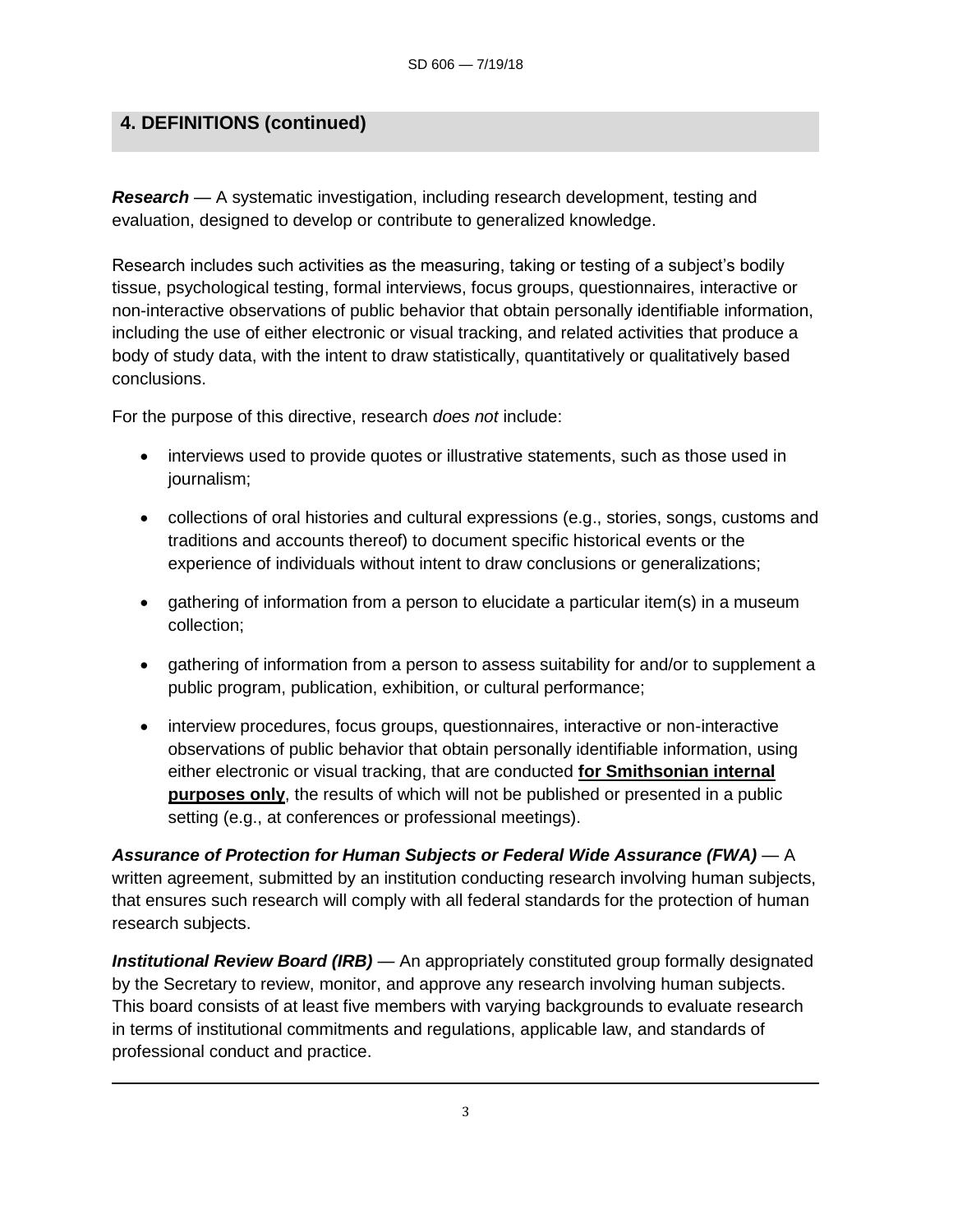## **4. DEFINITIONS (continued)**

**Informed Consent** — An agreement to participate in research that is made voluntarily by an individual after disclosure of all material information about the research, including foreseeable risks and benefits. The methods used to obtain informed consent will vary depending on the nature of the research, the risks involved, the research setting, the study participants, and any applicable policies, laws, and regulations. Informed consent is required for all nonexempt research, unless a waiver is granted by the IRB.

**Broad Consent** — Prospective consent given by the subject for the use of identifiable private information or identifiable biospecimens for unspecified, future, secondary research use, as described in 45 CFR 46.117. Secondary research means research performed by re-using identifiable information or identifiable biospecimens that are collected for some other primary or initial activity.

**Exempt Research** — Research determined by the IRB to have no more than minimal risk and falling entirely into one or more of eight categories described in the "Process" section beginning on page 8.

*Expedited Review Procedure* — A review of a research protocol that may be carried out by the IRB chairperson or by one or more experienced reviewers from among the members of the IRB, in accordance with 45 CFR 46.110.

*Limited IRB Review* — An IRB review of certain categories of exempt research, to determine if these criteria are met, as specified by 45 CFR 46.111(7) and (8):

- adequate provisions to protect the privacy of subjects and to maintain the confidentiality of data
- broad consent is obtained in accordance with 45 CFR  $46.116(a)(1)–(4)$ ,  $(a)(6)$ , and (d), and documented in accordance with 45 CFR 46.117.

Limited IRB review may be carried out using an expedited review procedure at the discretion of the IRB chair (see the "Expedited Review" subsection of the "Process" section on pages 10–11 for details).

**Intervention** — This includes both physical procedures by which data are gathered and manipulations of the subject or the subjects' environment performed for research purposes.

*Principal Investigator* — A Smithsonian employee or affiliated person who is responsible for proposing and directing a research project covered by this policy. The terms "Principal Investigator," "Responsible Investigator," "Project Director," "Program Director," "Researcher," "Curator," and "Exhibitor" are interchangeable with the term "Principal Investigator" if such individuals are conducting research covered by this policy.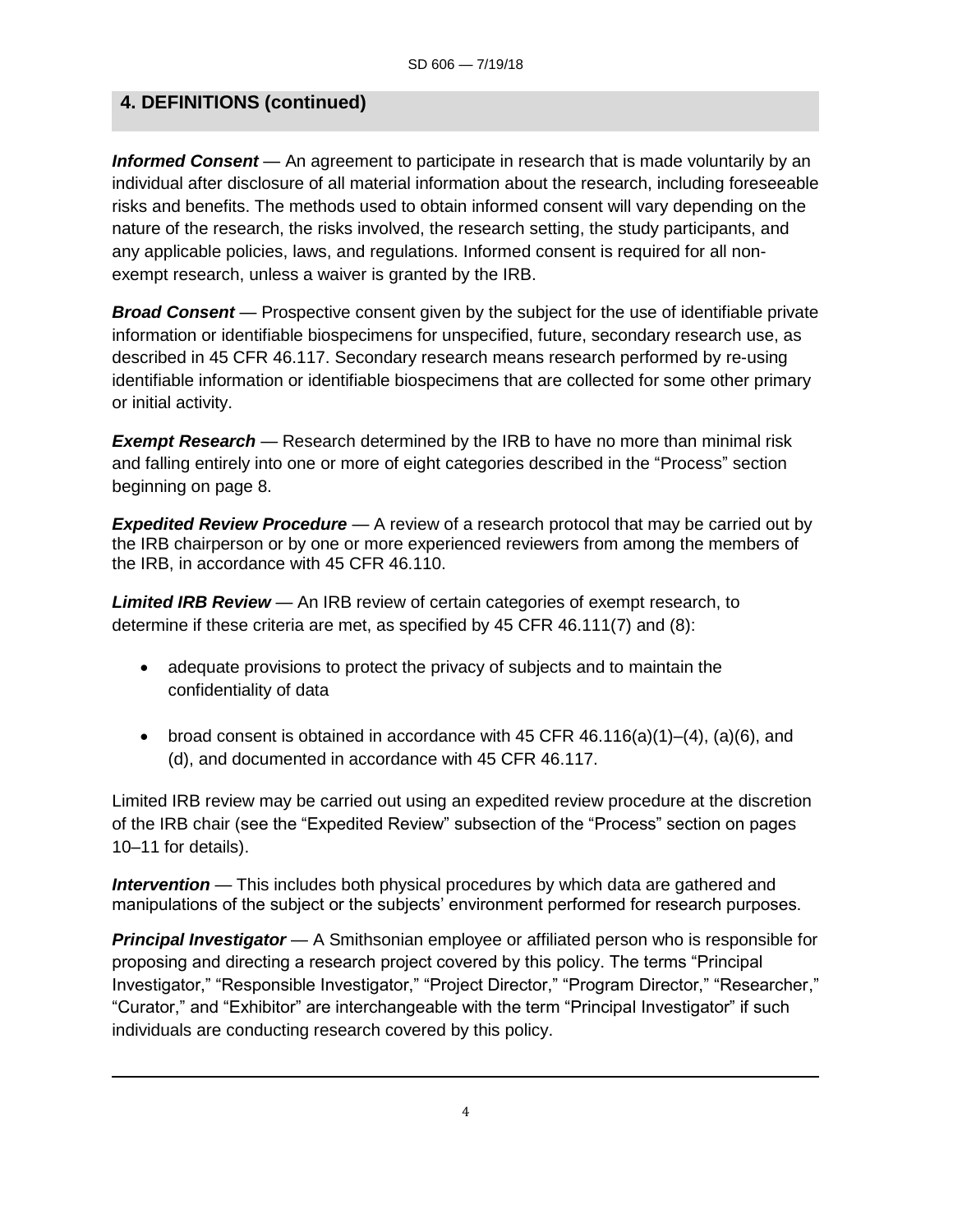### **4. DEFINITIONS (continued)**

*Private Information* — Information about behavior that occurs in a context in which an individual can reasonably expect that no observation or recording is taking place, and information provided for specific purposes by an individual and that the individual can reasonably expect not to be made public (e.g., test scores, fiduciary records or medical records). Obtaining private information may constitute "research involving human subjects" if the information is individually identifiable. Information is individually identifiable if the identity of the subject about whom the information pertains is or may be readily ascertained by the researcher or could be associated with the subject by anyone reviewing the research. Note that "private information" is defined more broadly than personally identifiable information (PII) and may be identifiable or not. For more information on PII, see [SD 118, Privacy Policy.](http://prism2.si.edu/SIOrganization/OCFO/OPMB/SD/SD118.pdf)

*Smithsonian Affiliated Persons* — This term refers to the following categories of individuals who are not Smithsonian employees but who operate on Smithsonian property:

- Contractors embedded with Smithsonian employees;
- Volunteers, including Regents and advisory board members;
- Academic appointees (Research Associates, regardless of working title, interns and Fellows);
- Friends of the National Zoo (FONZ) employees and Smithsonian Early Enrichment Center (SEEC) employees;
- Visiting researchers, scientists, scholars, and students; and
- Federal agency or non-profit employees located at a Smithsonian facility.

**Sponsor** — Any organization (e.g., a foundation, corporation, or federal agency) that funds a research, exhibit, or other type of activity.

*United States Department of Health and Human Services (DHHS), Office for Human Research Protection (OHRP)* — The federal office that provides leadership and oversight on all matters related to the protection of human subjects participating in research conducted or supported by the DHHS.

#### **5. RESPONSIBILITIES**

#### **The Secretary of the Smithsonian (or designee)** is responsible for:

• serving as the Institution's Signatory Official;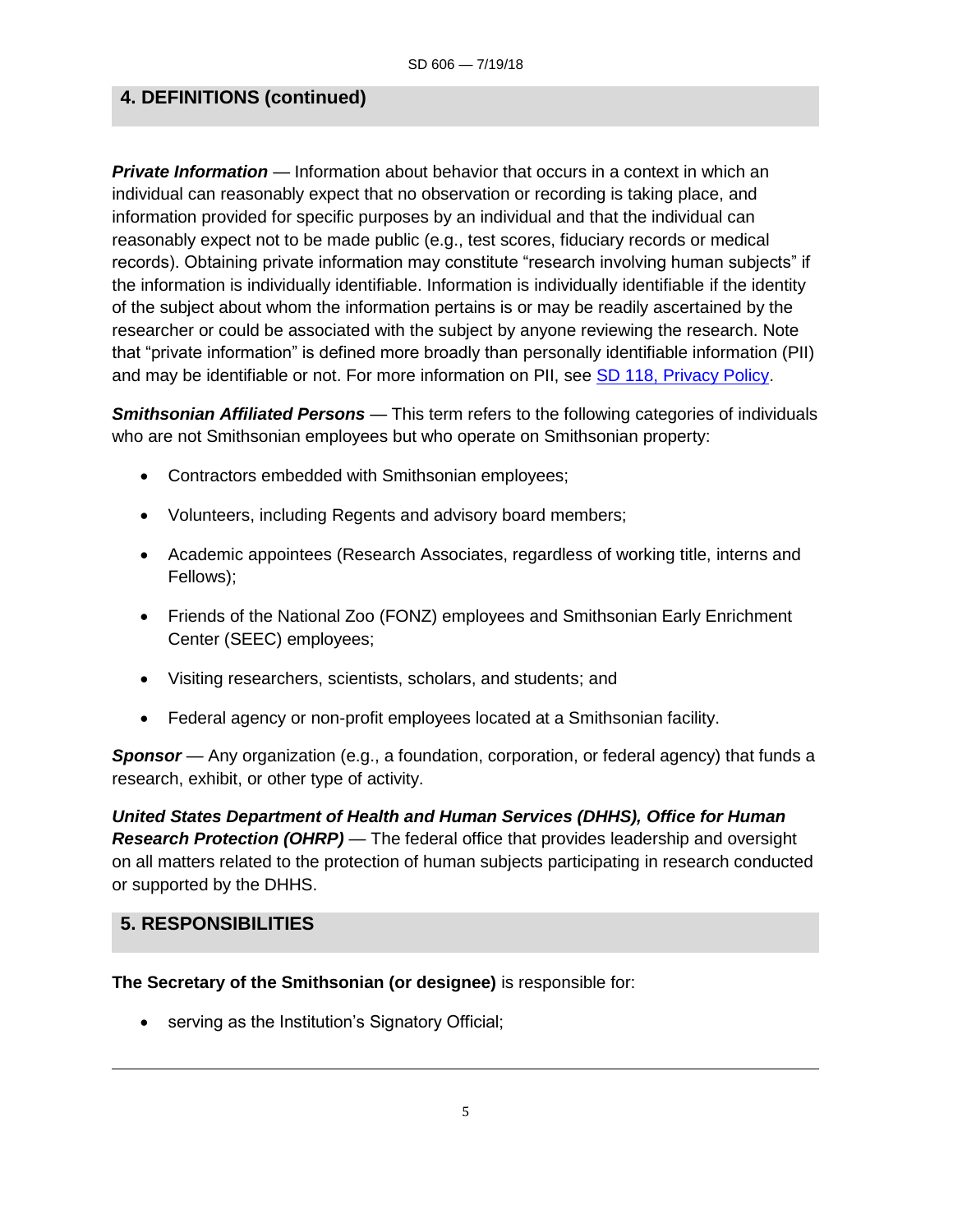# **5. RESPONSIBILITIES (continued)**

- appointing the IRB members;
- ensuring that all investigators collaborating on research involving human subjects operate under the appropriate FWA;
- ensuring that the review process is both compliant and efficient, so that opportunities for the advancement of knowledge are not unnecessarily impeded; and
- establishing training and oversight mechanisms to ensure that research investigators, IRB members and staff, and other appropriate personnel maintain knowledge of, and comply with, relevant federal regulations, state and local laws, and institutional policies for the protection of human subjects.

### **The Institutional Review Board (IRB)** is responsible for:

- conducting reviews and approving, requiring modifications in (to secure approval), or disapproving all proposals for human subject research;
- conducting reviews of research and determining whether research is exempt, or requires limited IRB review of certain exempt categories, as described at 45 CFR 46.104;
- determining approval of and granting waivers of informed consent;
- determining when continuing review is required for research that was approved under expedited review;
- reporting to the Secretary and to the Office of Sponsored Projects (OSP) any suspension or termination of IRB approval, or any serious or continuing noncompliance with the regulations or determinations made by the IRB, or any other unanticipated problems involving risks to human subjects or others; and
- developing IRB procedures and maintaining all documentation of IRB activities.

### **Unit Directors** are responsible for:

- ensuring that employees, volunteers, and other affiliated persons comply with this directive; and
- ensuring that any unit staff proposing, conducting, assisting with, or overseeing affiliated persons conducting research involving human subjects, as defined by this directive, have met training requirements in the ethical treatment of human subjects in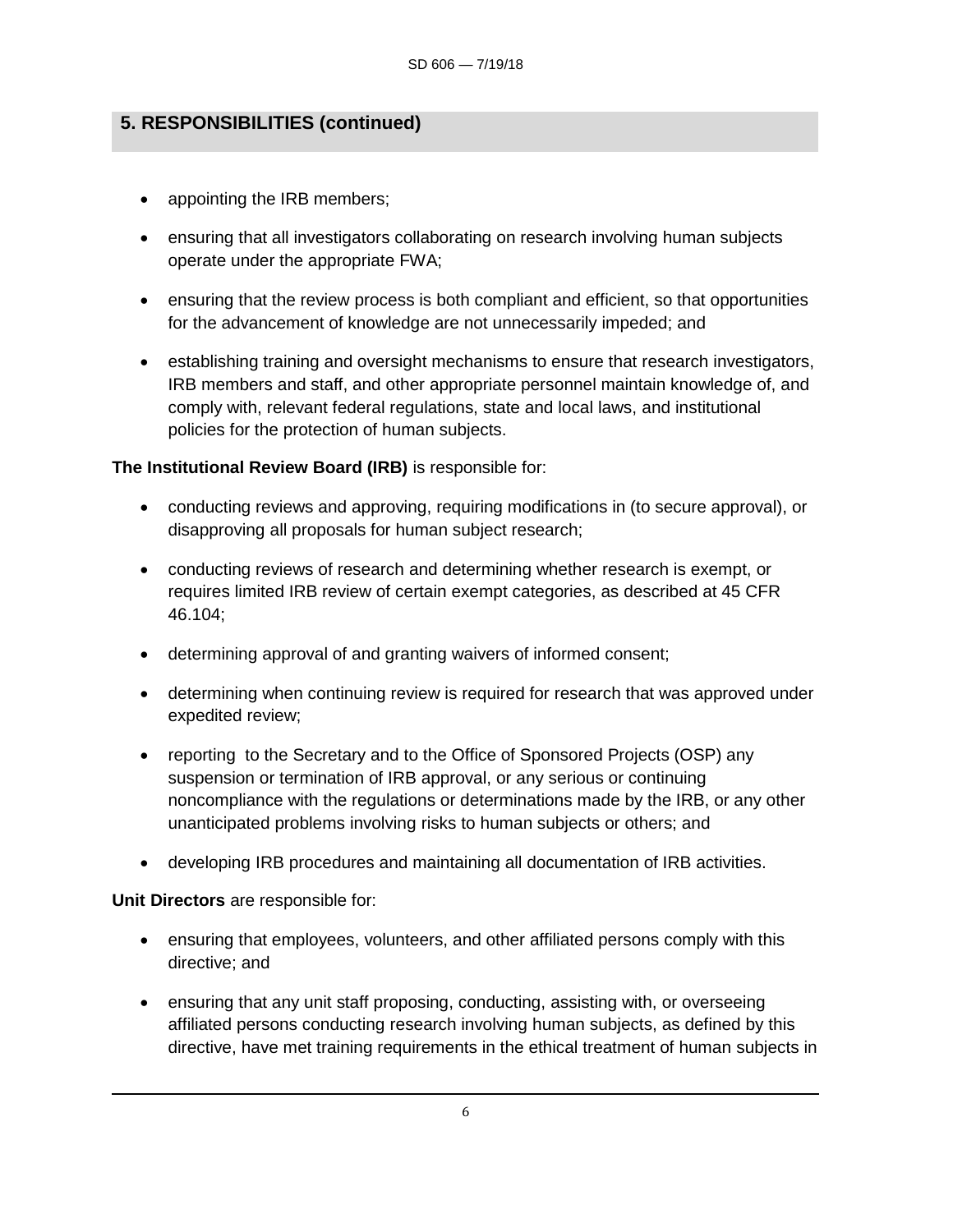# **5. RESPONSIBILITIES (continued)**

research (see [www.citiprogram.org](http://www.citiprogram.org/) or<http://phrp.nihtraining.com/users/login.php> for online training).

**Principal Investigators (PIs)** are responsible for:

- completing training in the protection of human subjects in research, prior to engaging in research that meets the definitions of this directive (see [www.citiprogram.org](http://www.citiprogram.org/) or <http://phrp.nihtraining.com/users/login.php> for online training);
- submitting proposals for all research involving human subjects to the IRB for approval or exempt determination prior to recruiting subjects or commencing research;
- informing the IRB of the unique local laws, if any, applicable to the research that the PI will conduct;
- seeking approval from the Privacy Office, under [SD 118,](http://prism2.si.edu/SIOrganization/OCFO/OPMB/SD/SD118.pdf) prior to initiating research that collects personally identifiable information;
- supervising activities related to the use of human subjects in their projects, including obtaining the appropriate informed consent;
- submitting progress reports on ongoing approved research if required by the IRB;
- ensuring that their project staff complete required training in the protection of human subjects in research, as defined by this directive;
- obtaining from independent or collaborating investigators (who are not otherwise affiliated with the Smithsonian) a written agreement regarding their commitment to relevant human subject protection policies and IRB review, either by their own institution or by the Smithsonian. The decision about which IRB reviews the project will be made on a case-by-case basis in consultation with the Smithsonian IRB chair;
- submitting in advance proposed changes in the design of a research activity; and
- reporting unanticipated problems with a research activity involving risks to humans and/or non-compliance to the IRB.

**The Under Secretary for Museums and Research/Provost, or designee**, is responsible for:

• serving as Institutional Signatory Officer on behalf of the Secretary of the Institution;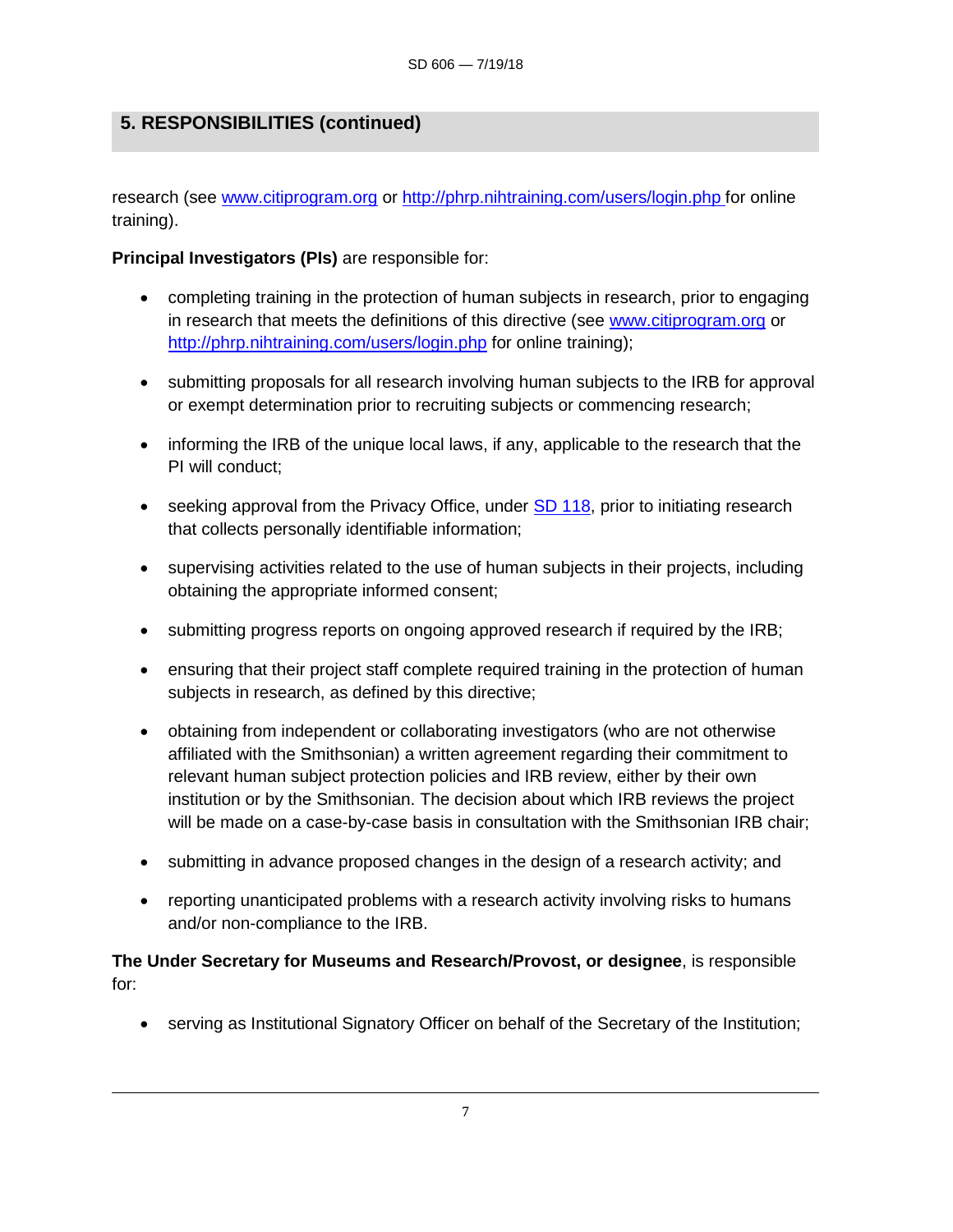## **5. RESPONSIBILITIES (continued)**

- collecting relevant information from the IRB and reporting, as needed, to the DHHS OHRP;
- guaranteeing that IRB approval has been obtained prior to acceptance of a grant or contract;
- ensuring that prepared reports are distributed to the DHHS or other federal agencies, as required;
- developing, maintaining, and submitting the FWA;
- providing a copy of IRB procedures to the DHHS OHRP or any department or agency upon request; and
- ensuring that the Secretary and the IRB are updated on changes made to applicable human subject research laws and regulations.

**Smithsonian employees and affiliated persons** are responsible for reporting incidents involving the unethical treatment of human subjects and any noncompliance with this policy or the requirements or determinations of the IRB to the Smithsonian IRB.

### **6. PROCESS**

#### **Exemptions**

Listed below are the eight categories of human subject research activity, as defined in 45 CFR 46.104, which may be determined by the IRB to be exempt from further review or requirements. Subparts B (Pregnant Women, Fetuses and Neonates), C (Prisoners) and D (Children) of 45 CFR 46 contain additional protections for these vulnerable subject populations, which may alter some of these categories of exemption. See 45 CFR 46.104(b) or contact the IRB administrator in OSP for additional guidance on whether a particular project may be determined to be exempt.

- 1. Research in established or accepted educational settings that specifically involves normal educational practices that are not likely to adversely impact students' opportunity to learn required educational content or assessment of educators who provide instruction, as specified in 45 CFR 46.104(d)(1).
- 2. Research that only includes interactions involving educational tests (e.g., cognitive, diagnostic, aptitude or achievement), survey procedures, interview procedures, or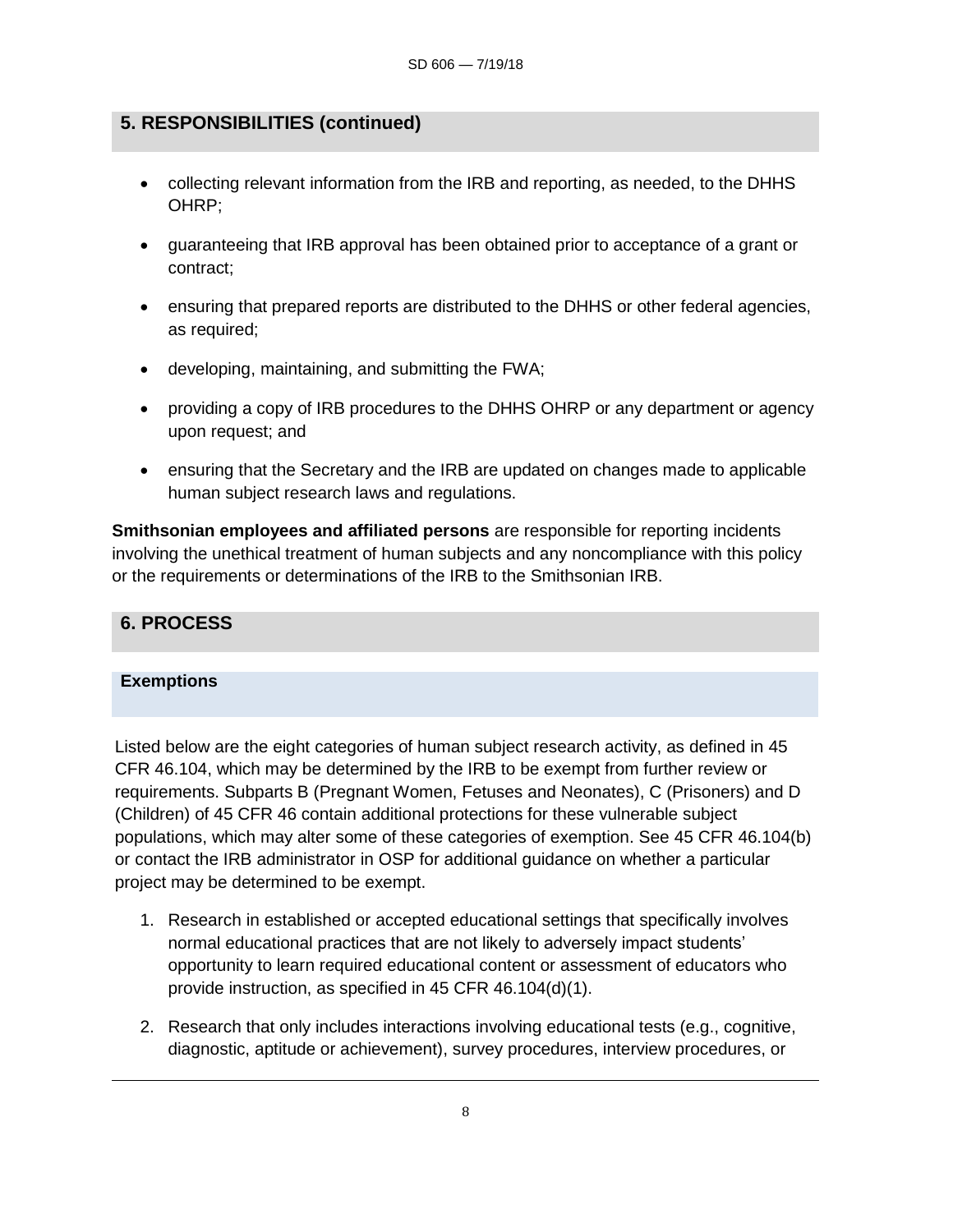## **6. PROCESS (continued)**

observation of public behavior (including visual or auditory recording), if at least one of these criteria, as specified in 45 CFR 46.104(d)(2), is met:

- a. The information is recorded with no identifiers, direct or indirect;
- b. Any disclosure of responses outside the research would result in no risk of civil or criminal liability or be damaging to the subjects' financial standing, employability, educational advancement, or reputation; or
- c. The information is recorded with identifiers, direct or indirect, and the IRB conducts a limited IRB review to ensure adequate provisions for protection of privacy and confidentiality of data.
- 3. Research involving benign behavioral interventions (e.g., online games, solving puzzles, data entry) with collection of verbal, written or audiovisual recording of responses, if the subject prospectively agrees to intervention, and at least one of these criteria are met, as specified in 45 CFR 46.104(d)(3):
	- a. The information is recorded with no identifiers, direct or indirect;
	- b. Any disclosure of responses outside the research would result in no risk of civil or criminal liability or other damage to the subject; or
	- c. The information is recorded with identifiers, direct or indirect, and the IRB conducts a limited IRB review to ensure adequate provisions for protection of privacy and confidentiality of data.
- 4. Secondary research uses of identifiable private information or identifiable biospecimens, for which consent is not required, if at least one of these criteria is met, as specified in 45 CFR 46.104(d)(4):
	- a. The identifiable private information or identifiable biospecimens are publicly available;
	- b. Information, which may include information about biospecimens, is recorded without identifiers, direct or indirect. The investigator does not re-identify or contact the subjects;
	- c. The research involves only Health Insurance Portability and Accountability Act (HIPAA)-protected health information, as specified in 45 CFR 164, Privacy of Individually Identifiable Health Information; or
	- d. The research is conducted on behalf of a federal department or agency using Government-generated or Government-collected information obtained for nonresearch activities, and the research generates identifiable private information that is subject to and in compliance with section 208(b) of the E-Government Act of 2002, 44 *United States Code* (USC) 3501 note, if all of the identifiable private information collected, used, or generated as part of the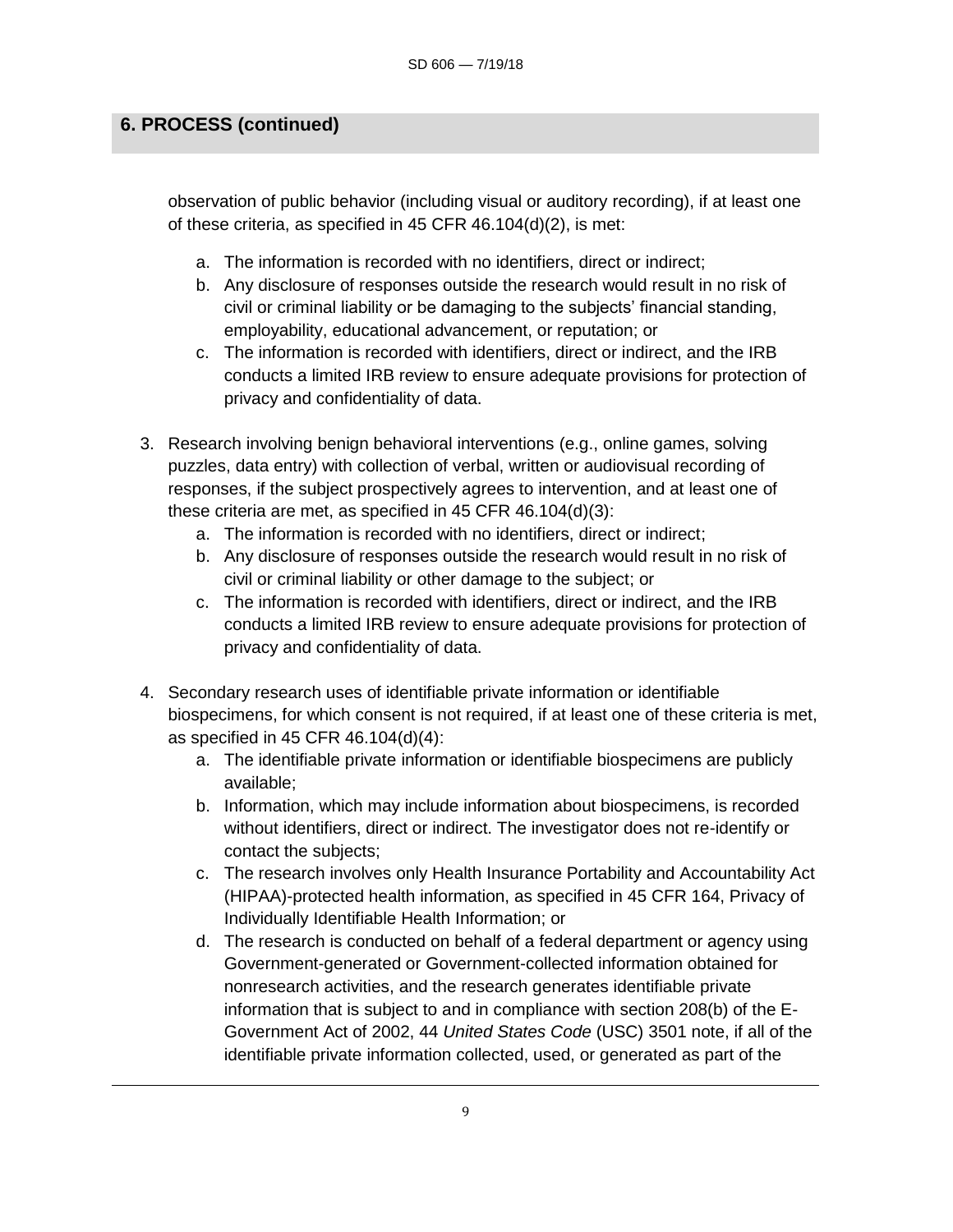## **6. PROCESS (continued)**

activity will be maintained in systems subject to the Privacy Act of 1974, 5 USC 552a, and if applicable, the information used in the research was collected subject to the Paperwork Reduction Act of 1995, 44 USC 3501 et seq.

- 5. Research to study public benefit or service programs, as specified in 45 CFR 46.104(d)(5).
- 6. Taste and food quality evaluation and consumer acceptance studies, as specified in 45 CFR 46.104(d)(6).
- 7. Storage or maintenance of individually identifiable private information or individually identifiable biospecimens for potential future secondary research for which broad consent is required, if the IRB conducts a limited IRB review to ensure adequate provisions for protection of privacy and confidentiality of data, as specified in 45 CFR 46.104(d)(7).
- 8. Secondary research involving the use of identifiable private information or identifiable biospecimens for which broad consent is required, if all these criteria, as specified in 45 CFR 46.104(d)(8), are met:
	- a. Broad consent was obtained from the subject;
	- b. Documentation of informed consent or waiver of documentation of consent was obtained;
	- c. The IRB conducts a limited IRB review to ensure adequate provisions for protection of privacy and confidentiality of data; and
	- d. The investigator does not include returning individual research results to subjects as part of the study plan.

#### **Expedited Review**

The Secretary of DHHS has established a list of categories of research, found in Appendix A, which may be reviewed by the IRB through an expedited review procedure. The IRB may use the expedited review procedure to review the following:

- a. Some or all of the research appearing on the list (Appendix A) unless the reviewer determines that the study involves more than minimal risk;
- b. Minor changes to previously approved research during the period for which approval is authorized; or